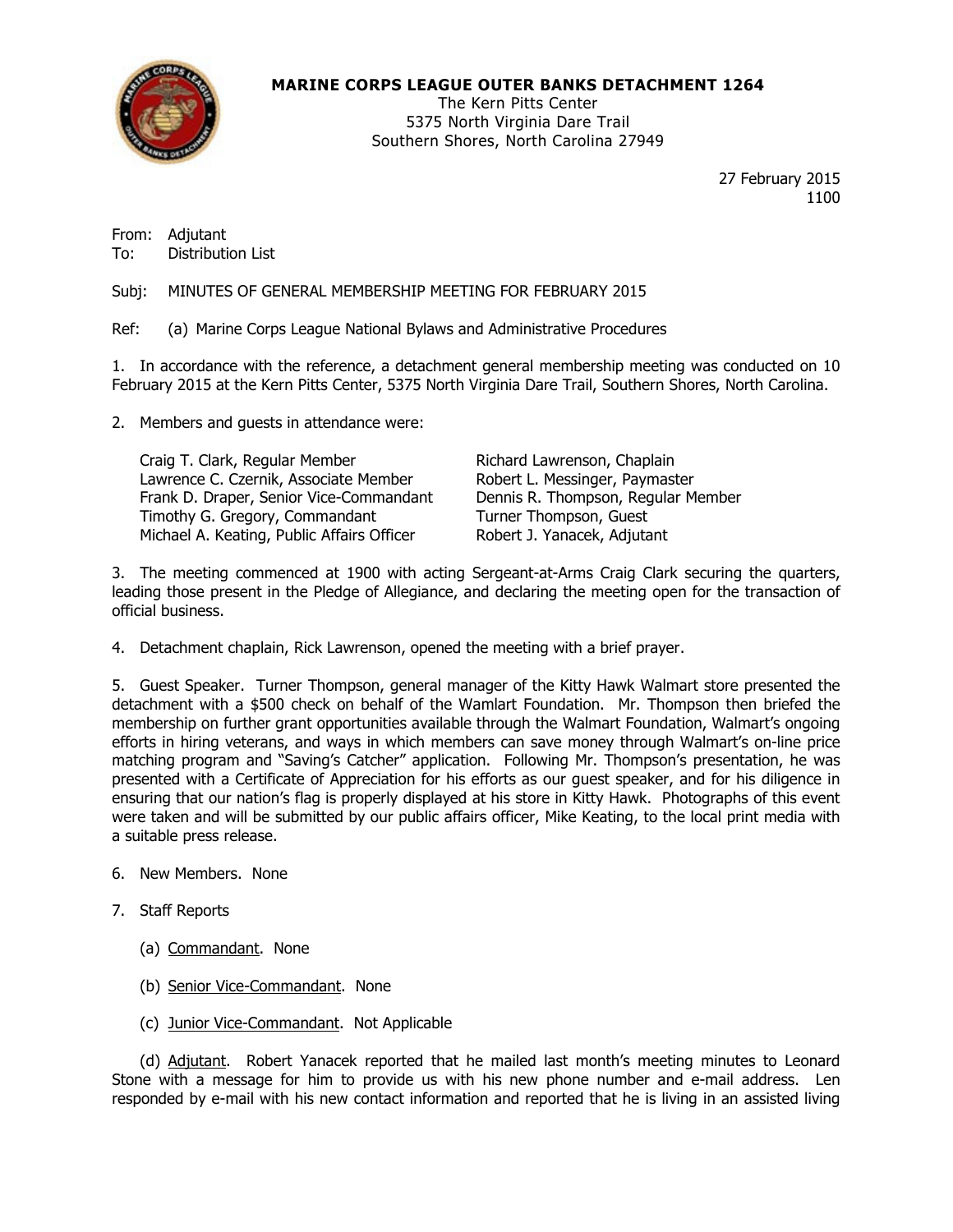### Subj: MINUTES OF GENERAL MEMBERSHIP MEETING FOR FEBRUARY 2015

facility in Rockville, MD and, although he is suffering from medical issues, he's "hanging in there." Len added that his wife, Peggy, is living in a home about a block away and that he is able to visit her. He closed by stating that he was pleased to hear from us and looks forward to our future correspondence. Robert also mailed last month's meeting minutes to member Gary Felder as he does not have an e-mail address. Robert then reported that he coordinated and attended a free breakfast event on 3 February at Jolly Roger, adding that it was successful and enjoyable to those present. In attendance, besides himself, were Mike and Pat Keating, Jorge Diaz, Russ Laney, and Leo Leinheiser, a prospective member and Vietnam Marine veteran. The next scheduled free breakfast event will be on 3 March 2015. Robert will notify the membership of the date and time of this event via e-mail, although he will most likely be unable to attend this one due to work-related commitments. Robert concluded his report by noting that the two pots of coffee for the meeting was provided by prospective detachment member Mike Mathison, manager of the Kangaroo store located at West Third Street in Kill Devil Hills.

 (e) Paymaster. Bob Messinger provided a detailed report of the income and expenditures since our last meeting as well as the detachment's current account balance. His report was examined and no discrepancies were noted by any members. Bob then brought up the need to add an additional staff member to the detachment's banking records in order to perform fiscal transactions when he is unavailable. Adjutant, Robert Yanacek, volunteered and will coordinate with Bob later this month to have his name added to the detachment account. Bob further reported that of the 33 members currently on our rolls, three are delinquent on their dues at this time. Bob will be sending these three members a letter asking them to remain in the detachment as active members by bringing their dues up to date. Bob also reported receiving a phone call from the wife of former member John Jumet. John was a charter-member of our detachment and performed many hours of volunteer service in support of the detachment. He left us only when he moved to Florida about a year ago. John's wife reported that John recently underwent surgery for colon cancer and would really like to hear from us. Bob Messinger has John's phone number and mailing address for those who would like to contact him to offer encouragement and best wishes.

- (f) Chaplain. None
- (g) Sergeant-at-Arms. Not applicable
- (h) Public Affairs Officer. None
- 8. Old Business

(a) Detachment Colors. Robert Yanacek reported that he contacted Rachel Patrick, Public Works Manager for the Town of Southern Shores and made arrangements to store our detachments Colors in a secure location within our meeting facility in order to alleviate the issue of having to transport them to each meeting. Ms. Patrick was pleased to assist us in this matter and provided a key to Room 109 in our facility to securely store our detachment Colors. Detachment paymaster, Bob Messinger was provided with the key.

 (b) Recruiting. Paymaster, Bob Messinger reported adding a new recruiting poster at Reynolds' Barber Shop in Manteo. Adjutant, Robert Yanacek reported adding new recruiting posters at Kitty Hawk Car Wash and Red's Carolina Outfitters in Kitty Hawk, Make-It-Person, Monkey Business, and Sea-Freeze in Kill Devil Hills, and the Blue Moon Beach Grill in Nags Head. All of these businesses have been listed as "friends" on our website and have an appropriate link posted to each respective business' website. In addition, Robert also reported that during March he expects to be able to add an additional recruiting poster at OBX Frozen Yogurt in Kitty Hawk. Attempts were also made to contact Gene Martin, Jesse Ambrose and Paul Strehan via e-mail, phone calls, and/or personal visits; however no contact was made with any of these former detachment members. During the past month a new prospective member was identified by our adjutant, who invited him to this evening's meeting and added him to our detachment e-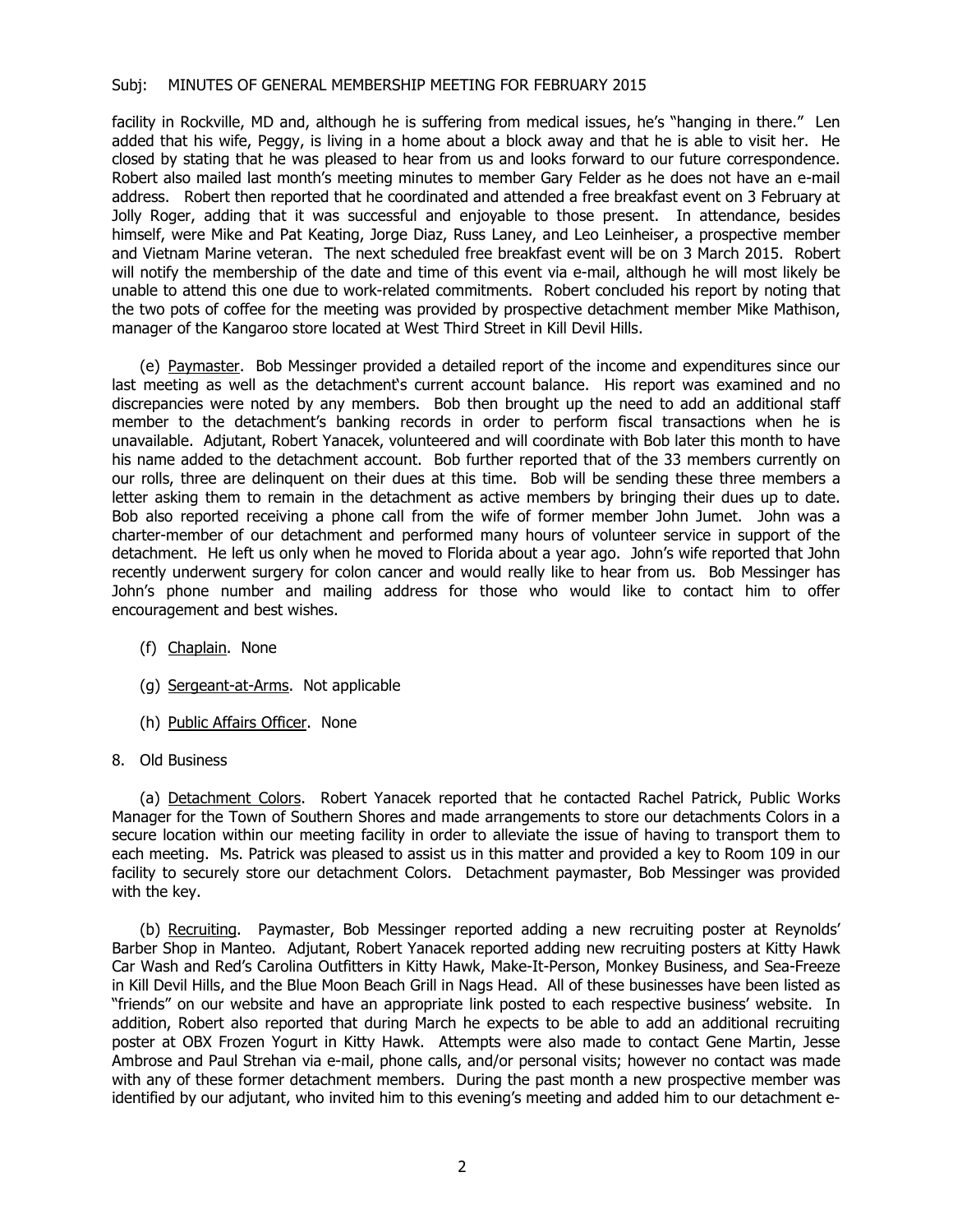#### Subj: MINUTES OF GENERAL MEMBERSHIP MEETING FOR FEBRUARY 2015

mail distribution list. At this time we have four new prospects currently being worked as excellent candidates for membership in our detachment.

 (c) Update of Corporate Records. Robert Yanacek reported that the form submitted to the North Carolina Corporation Commission has been processed and that all corporate records with the North Carolina Secretary of State are now up-to-date.

 (d) Uniform Items. Robert Yanacek reported assisting five members in obtaining detachment polo shirts by placing an order with Joanne Sulik of SJSews. All the shirts were completed very quickly and delivered to those members who placed orders. Joanne did a great job once again and looks forward to meeting our future needs. Joanne's prices, including tax, are as follows:

| Short Sleeve Polo Shirt              | \$23 |
|--------------------------------------|------|
| Long Sleeve Polo Shirt               | \$25 |
| Detachment Name Embroidered to Cover | \$9  |

Those interested in obtaining any of these items, or items from the Marine Corps League Ship's Store, may contact Robert for further assistance.

 (e) Belk Charity Sale. Adjutant, Robert Yanacek reported that he spoke with Deborah Davis, office manager at the Kill Devil Hills Belk store regarding the upcoming Belk Charity Sale event. Ms. Davis indicated that the event would be held and that a planning meeting will be held in late February or early March. Ms. Davis also indicated that the actual sale will occur on Saturday, 2 May 2015 from 0600 to 1100.

 (f) Visit to the Museum of the Marine Corps. At the suggestion of some members at last month's meeting, adjutant, Robert Yanacek completed a cost-assessment of a trip to the Museum of the Marine Corps in Quantico, Virginia. Robert contacted Enterprise Rent-a-Car and presented the following figures, based on a figure of fifteen members making the trip:

| Fifteen passenger van rental (including taxes)                   | \$86  |
|------------------------------------------------------------------|-------|
| Insurance                                                        | \$20  |
| Fuel (390 total miles / 14 miles per gallon X \$2.31 per gallon) | \$65  |
| Total                                                            | \$171 |

Based on that assessment, a one-day trip would cost each of the fifteen persons riding \$12. Robert also recommended making the trip during either the 9 or 16 May as to not interfere with the Belk Charity Sale or Memorial Day weekend. Comments regarding this trip were favorable, and paymaster Bob Messinger asked if it would be possible to stay overnight to make this a two-day weekend visit. Robert indicated that he would contact the base to see if overnight accommodations were possible, and if so, what the cost would be. By making this a two day trip, we would also double the cost for the van rental and insurance, as the presented assessment was based on a one-day visit. Bob Messenger then mentioned that he had a contact that had a large vehicle that we could possibly rent for less, and that he would report at the next meeting as to the feasibility and cost. Commandant Gregory then directed the adjutant to solicit our membership to see who would like to go, and what date they would prefer.

(g) Rose Program. At last month's meeting it was reported that roses for the Marine Corps League Rose Program may no longer be available. However following contact with the Marine Corps League Ship's Store it was discovered that although they are no longer available for on-line order, limited quantities are available by phone order—although the price has gone up to \$35 per gross (144). As this program proved to be useful in raising funds, Paymaster, Bob Messinger motioned that the detachment purchase two gross. His motion was seconded and then approved by a unanimous vote. Accordingly, Bob will contact the Marine Corps League Ship's Store at (703) 207-9588 and place the approved order.